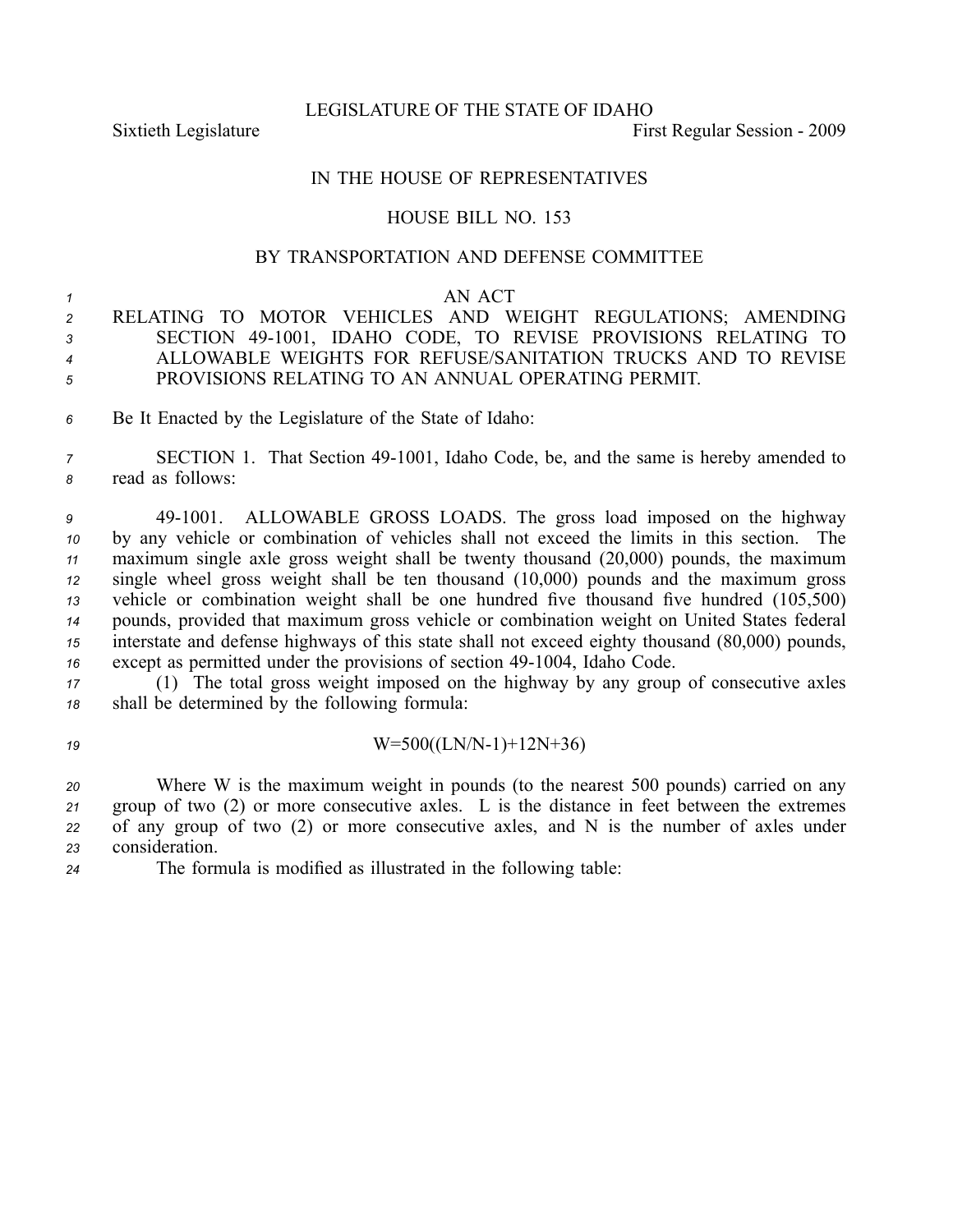| $\mathbf{1}$   | Distance in feet |                    |         |                                                     |             |                               |         |         |         |          |          |          |          |
|----------------|------------------|--------------------|---------|-----------------------------------------------------|-------------|-------------------------------|---------|---------|---------|----------|----------|----------|----------|
| $\overline{c}$ | between the      |                    |         |                                                     |             |                               |         |         |         |          |          |          |          |
| 3              | extremes of any  |                    |         | Maximum load in pounds carried on any group of 2 or |             |                               |         |         |         |          |          |          |          |
| 4              |                  | group of 2 or more |         |                                                     |             | more consecutive axles        |         |         |         |          |          |          |          |
| 5              | consecutive      |                    |         |                                                     |             |                               |         |         |         |          |          |          |          |
| 6              | axles            | 2 axles            | 3 axles | 4 axles                                             | 5 axles     | 6 axles                       | 7 axles | 8 axles | 9 axles | 10 axles | 11 axles | 12 axles | 13 axles |
| $\overline{7}$ | 4                | 34,000             |         |                                                     |             |                               |         |         |         |          |          |          |          |
| 8              | 5                | 34,000             |         |                                                     |             | WHEN NO ALLOWABLE WEIGHT IS   |         |         |         |          |          |          |          |
| 9              | 6                | 34,000             |         |                                                     |             | LISTED FOR ANY AXLE SPACING,  |         |         |         |          |          |          |          |
| 10             | 7                | 34,000             |         |                                                     |             | APPLY THE ALLOWABLE WEIGHT    |         |         |         |          |          |          |          |
| 11             | 8                | 34,000             |         |                                                     |             | AS LISTED IN THE FIRST COLUMN |         |         |         |          |          |          |          |
| 12             | $8+$             | 38,000             | 42,000  |                                                     | TO THE LEFT |                               |         |         |         |          |          |          |          |
| 13             | 9                | 39,000             | 42,500  |                                                     |             |                               |         |         |         |          |          |          |          |
| 14             | 10               | 40,000             | 43,500  |                                                     |             |                               |         |         |         |          |          |          |          |
| 15             | 11               |                    | 44,000  |                                                     |             |                               |         |         |         |          |          |          |          |
| 16             | 12               |                    | 45,000  | 50,000                                              |             |                               |         |         |         |          |          |          |          |
| 17             | 13               |                    | 45,500  | 50,500                                              |             |                               |         |         |         |          |          |          |          |
| 18             | 14               |                    | 46,500  | 51,500                                              |             |                               |         |         |         |          |          |          |          |
| 19             | 15               |                    | 47,000  | 52,000                                              |             |                               |         |         |         |          |          |          |          |
| 20             | 16               |                    | 48,000  | 52,500                                              | 58,000      |                               |         |         |         |          |          |          |          |
| 21             | 17               |                    | 48,500  | 53,500                                              | 58,500      |                               |         |         |         |          |          |          |          |
| 22             | 18               |                    | 49,500  | 54,000                                              | 59,000      |                               |         |         |         |          |          |          |          |
| 23             | 19               |                    | 50,000  | 54,500                                              | 60,000      |                               |         |         |         |          |          |          |          |
| 24             | 20               |                    | 51,000  | 55,500                                              | 60,500      | 66,000                        |         |         |         |          |          |          |          |
| 25             | 21               |                    | 51,500  | 56,000                                              | 61,000      | 66,500                        |         |         |         |          |          |          |          |
| 26             | 22               |                    | 52,500  | 56,500                                              | 61,500      | 67,000                        |         |         |         |          |          |          |          |
| 27             | 23               |                    | 53,000  | 57,500                                              | 62,500      | 68,000                        |         |         |         |          |          |          |          |
| 28             | 24               |                    | 54,000  | 58,000                                              | 63,000      | 68,500                        | 74,000  |         |         |          |          |          |          |
| 29             | 25               |                    | 54,500  | 58,500                                              | 63,500      | 69,000                        | 74,500  |         |         |          |          |          |          |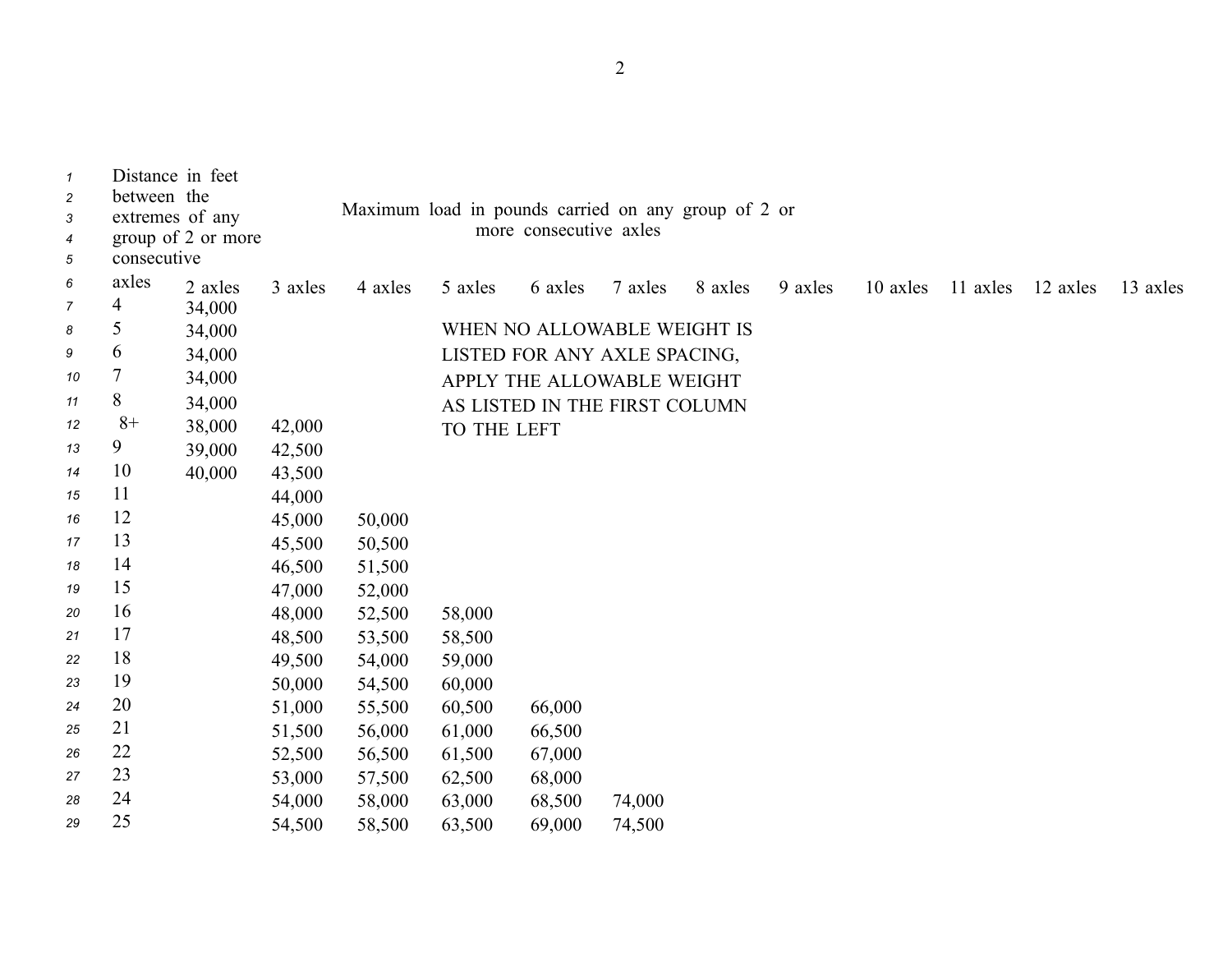| $\boldsymbol{\mathcal{1}}$<br>$\overline{c}$<br>3<br>4<br>5 | Distance in feet<br>between the<br>extremes of any<br>consecutive | group of 2 or more |         |         | Maximum load in pounds carried on any group of 2 or | more consecutive axles |         |         |         |          |          |          |          |
|-------------------------------------------------------------|-------------------------------------------------------------------|--------------------|---------|---------|-----------------------------------------------------|------------------------|---------|---------|---------|----------|----------|----------|----------|
| 6                                                           | axles                                                             | 2 axles            | 3 axles | 4 axles | 5 axles                                             | 6 axles                | 7 axles | 8 axles | 9 axles | 10 axles | 11 axles | 12 axles | 13 axles |
| 7                                                           | 26                                                                |                    | 55,500  | 59,500  | 64,000                                              | 69,500                 | 75,000  |         |         |          |          |          |          |
| 8                                                           | 27                                                                |                    | 56,000  | 60,000  | 65,000                                              | 70,000                 | 75,500  |         |         |          |          |          |          |
| 9                                                           | 28                                                                |                    | 57,000  | 60,500  | 65,500                                              | 71,000                 | 76,500  | 82,000  |         |          |          |          |          |
| 10                                                          | 29                                                                |                    | 57,500  | 61,500  | 66,000                                              | 71,500                 | 77,000  | 82,500  |         |          |          |          |          |
| 11                                                          | 30                                                                |                    | 58,500  | 62,000  | 66,500                                              | 72,000                 | 77,500  | 83,000  |         |          |          |          |          |
| 12                                                          | 31                                                                |                    | 59,000  | 62,500  | 67,500                                              | 72,500                 | 78,000  | 83,500  |         |          |          |          |          |
| 13                                                          | 32                                                                |                    | 60,000  | 63,500  | 68,000                                              | 73,000                 | 78,500  | 84,500  | 90,000  |          |          |          |          |
| 14                                                          | 33                                                                |                    |         | 64,000  | 68,500                                              | 74,000                 | 79,000  | 85,000  | 90,500  |          |          |          |          |
| 15                                                          | 34                                                                |                    |         | 64,500  | 69,000                                              | 74,500                 | 80,000  | 85,500  | 91,000  |          |          |          |          |
| 16                                                          | 35                                                                |                    |         | 65,500  | 70,000                                              | 75,000                 | 80,500  | 86,000  | 91,500  |          |          |          |          |
| 17                                                          | 36                                                                |                    |         | 66,000  | 70,500                                              | 75,500                 | 81,000  | 86,500  | 92,000  | 98,000   |          |          |          |
| 18                                                          | 37                                                                |                    |         | 66,500  | 71,000                                              | 76,000                 | 81,500  | 87,000  | 93,000  | 98,500   |          |          |          |
| 19                                                          | 38                                                                |                    |         | 67,500  | 71,500                                              | 77,000                 | 82,000  | 87,500  | 93,500  | 99,000   |          |          |          |
| 20                                                          | 39                                                                |                    |         | 68,000  | 72,500                                              | 77,500                 | 82,500  | 88,500  | 94,000  | 99,500   |          |          |          |
| 21                                                          | 40                                                                |                    |         | 68,500  | 73,000                                              | 78,000                 | 83,500  | 89,000  | 94,500  | 100,000  | 106,000  |          |          |
| 22                                                          | 41                                                                |                    |         | 69,500  | 73,500                                              | 78,500                 | 84,000  | 89,500  | 95,000  | 100,500  | 106,500  |          |          |
| 23                                                          | 42                                                                |                    |         | 70,000  | 74,000                                              | 79,000                 | 84,500  | 90,000  | 95,500  | 101,000  | 107,000  |          |          |
| 24                                                          | 43                                                                |                    |         | 70,500  | 75,000                                              | 80,000                 | 85,000  | 90,500  | 96,000  | 102,000  | 107,500  |          |          |
| 25                                                          | 44                                                                |                    |         | 71,500  | 75,500                                              | 80,500                 | 85,500  | 91,000  | 96,500  | 102,500  | 108,000  | 114,000  |          |
| 26                                                          | 45                                                                |                    |         | 72,000  | 76,000                                              | 81,000                 | 86,000  | 91,500  | 97,500  | 103,000  | 108,500  | 114,500  |          |
| 27                                                          | 46                                                                |                    |         | 72,500  | 76,500                                              | 81,500                 | 87,000  | 92,500  | 98,000  | 103,500  | 109,000  | 115,000  |          |
| 28                                                          | 47                                                                |                    |         | 73,500  | 77,500                                              | 82,000                 | 87,500  | 93,000  | 98,500  | 104,000  | 110,000  | 115,500  |          |
| 29                                                          | 48                                                                |                    |         | 74,000  | 78,000                                              | 83,000                 | 88,000  | 93,500  | 99,000  | 104,500  | 110,500  | 116,000  | 122,000  |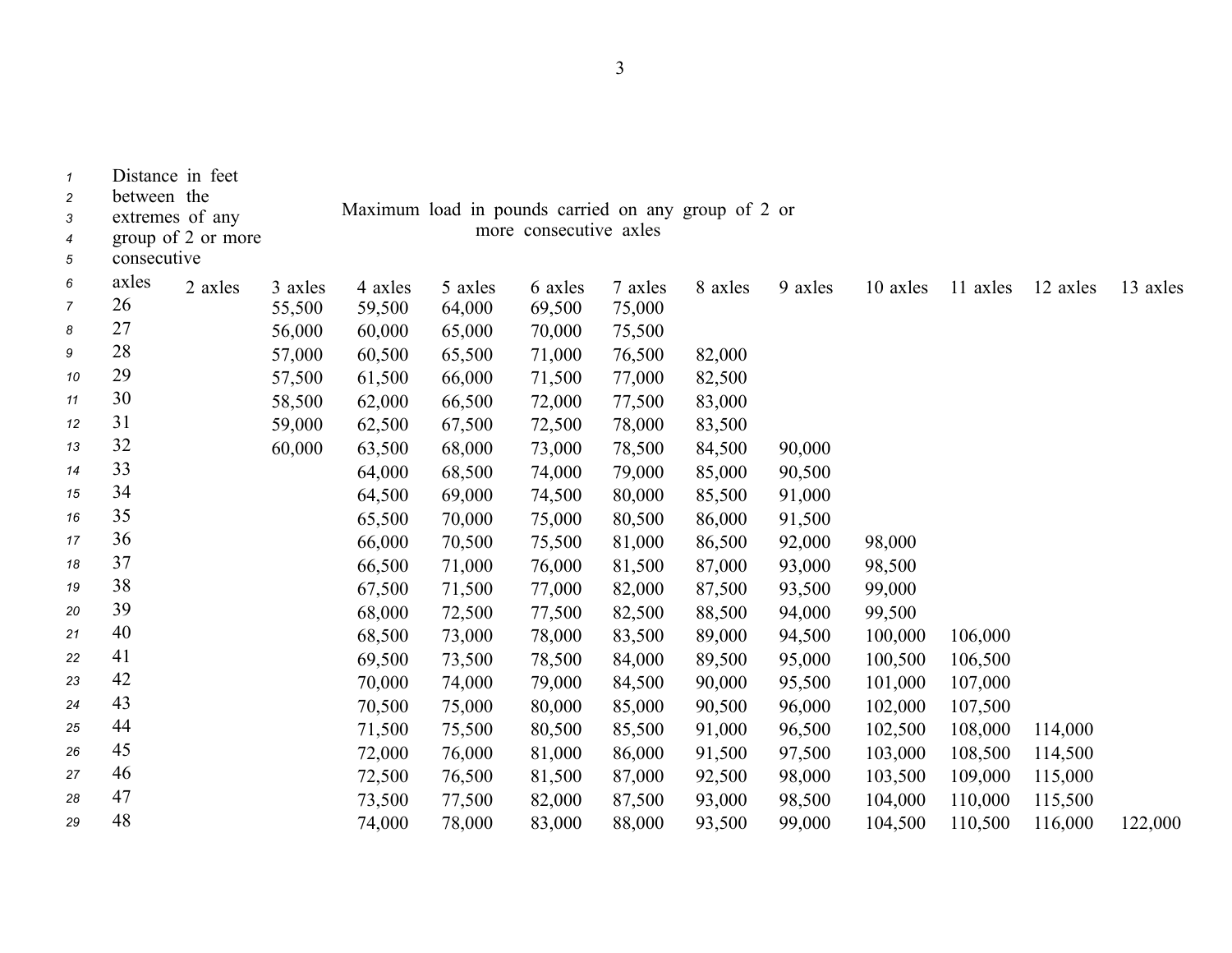| $\mathbf{1}$<br>$\overline{\mathbf{c}}$ | between the | Distance in feet   |         |         |                                                                               |         |         |         |         |          |          |          |          |
|-----------------------------------------|-------------|--------------------|---------|---------|-------------------------------------------------------------------------------|---------|---------|---------|---------|----------|----------|----------|----------|
| 3                                       |             | extremes of any    |         |         | Maximum load in pounds carried on any group of 2 or<br>more consecutive axles |         |         |         |         |          |          |          |          |
| 4                                       |             | group of 2 or more |         |         |                                                                               |         |         |         |         |          |          |          |          |
| 5                                       | consecutive |                    |         |         |                                                                               |         |         |         |         |          |          |          |          |
| 6                                       | axles       | 2 axles            | 3 axles | 4 axles | 5 axles                                                                       | 6 axles | 7 axles | 8 axles | 9 axles | 10 axles | 11 axles | 12 axles | 13 axles |
| $\overline{7}$                          | 49          |                    |         | 74,500  | 78,500                                                                        | 83,500  | 88,500  | 94,000  | 99,500  | 105,000  | 111,000  | 116,500  | 122,500  |
| 8                                       | 50          |                    |         | 75,500  | 79,000                                                                        | 84,000  | 89,000  | 94,500  | 100,000 | 105,500  | 111,500  | 117,000  | 123,000  |
| 9                                       | 51          |                    |         | 76,000  | 80,000                                                                        | 84,500  | 89,500  | 95,000  | 100,500 | 106,000  | 112,000  | 118,000  | 123,500  |
| 10                                      | 52          |                    |         | 76,500  | 80,500                                                                        | 85,000  | 90,500  | 95,500  | 101,000 | 107,000  | 112,500  | 118,500  | 124,000  |
| 11                                      | 53          |                    |         | 77,500  | 81,000                                                                        | 86,000  | 91,000  | 96,500  | 102,000 | 107,500  | 113,000  | 119,000  | 124,500  |
| 12                                      | 54          |                    |         | 78,000  | 81,500                                                                        | 86,500  | 91,500  | 97,000  | 102,500 | 108,000  | 113,500  | 119,500  | 125,000  |
| 13                                      | 55          |                    |         | 78,500  | 82,500                                                                        | 87,000  | 92,000  | 97,500  | 103,000 | 108,500  | 114,000  | 120,000  | 125,500  |
| 14                                      | 56          |                    |         | 79,500  | 83,000                                                                        | 87,500  | 92,500  | 98,000  | 103,500 | 109,000  | 115,000  | 120,500  | 126,000  |
| 15                                      | 57          |                    |         | 80,000  | 83,500                                                                        | 88,000  | 93,000  | 98,500  | 104,000 | 109,500  | 115,500  | 121,000  | 127,000  |
| 16                                      | 58          |                    |         |         | 84,000                                                                        | 89,000  | 94,000  | 99,000  | 104,500 | 110,000  | 116,000  | 121,500  | 127,500  |
| 17                                      | 59          |                    |         |         | 85,000                                                                        | 89,500  | 94,500  | 99,500  | 105,000 | 110,500  | 116,500  | 122,000  | 128,000  |
| 18                                      | 60          |                    |         |         | 85,500                                                                        | 90,000  | 95,000  | 100,500 | 105,500 | 111,000  | 117,000  | 122,500  | 128,500  |
| 19                                      | 61          |                    |         |         | 86,000                                                                        | 90,500  | 95,500  | 101,000 | 106,000 | 112,000  | 117,500  | 123,000  | 129,000  |
| 20                                      | 62          |                    |         |         | 87,000                                                                        | 91,000  | 96,000  | 101,500 | 107,000 | 112,500  | 118,000  | 124,000  |          |
| 21                                      | 63          |                    |         |         | 87,500                                                                        | 92,000  | 96,500  | 102,000 | 107,500 | 113,000  | 118,500  | 124,500  |          |
| 22                                      | 64          |                    |         |         | 88,000                                                                        | 92,500  | 97,500  | 102,500 | 108,000 | 113,500  | 119,000  | 125,000  |          |
| 23                                      | 65          |                    |         |         | 88,500                                                                        | 93,000  | 98,000  | 103,000 | 108,500 | 114,000  | 119,500  | 125,500  |          |
| 24                                      | 66          |                    |         |         | 89,500                                                                        | 93,500  | 98,500  | 103,500 | 109,000 | 114,500  | 120,000  | 126,000  |          |
| 25                                      | 67          |                    |         |         | 90,000                                                                        | 94,000  | 99,000  | 104,500 | 109,500 | 115,000  | 121,000  | 126,500  |          |
| 26                                      | 68          |                    |         |         | 90,500                                                                        | 95,000  | 99,500  | 105,000 | 110,000 | 115,500  | 121,500  | 127,000  |          |
| 27                                      | 69          |                    |         |         | 91,000                                                                        | 95,500  | 100,000 | 105,500 | 111,000 | 116,000  | 122,000  | 127,500  |          |
| 28                                      | 70          |                    |         |         | 92,000                                                                        | 96,000  | 101,000 | 106,000 | 111,500 | 117,000  | 122,500  | 128,000  |          |
| 29                                      | 71          |                    |         |         | 92,500                                                                        | 96,500  | 101,500 | 106,500 | 112,000 | 117,500  | 123,000  | 128,500  |          |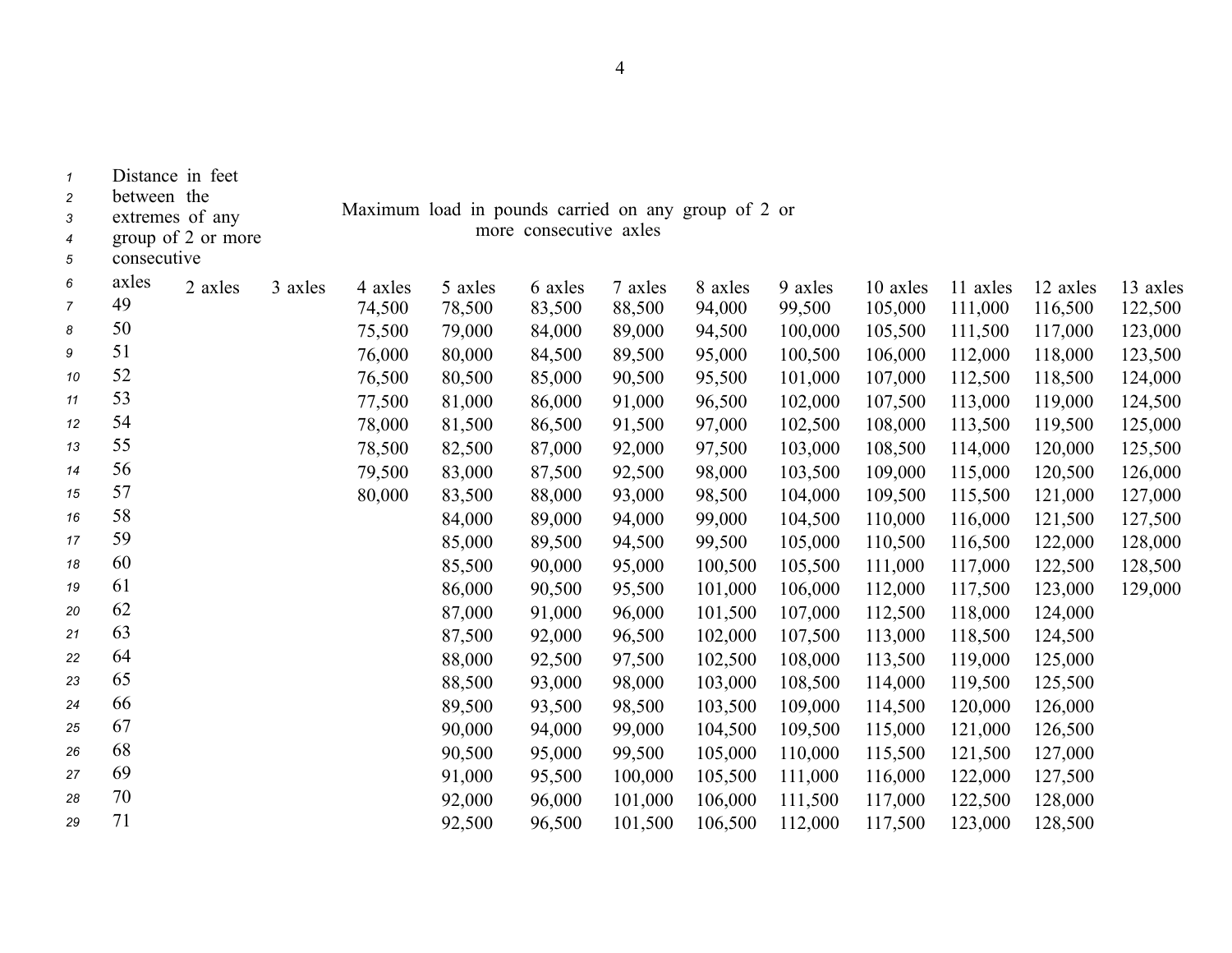| $\overline{c}$<br>3<br>4<br>5 | between the<br>consecutive | extremes of any<br>group of 2 or more |         | Maximum load in pounds carried on any group of 2 or |         | more consecutive axles |         |         |         |          |          |          |          |
|-------------------------------|----------------------------|---------------------------------------|---------|-----------------------------------------------------|---------|------------------------|---------|---------|---------|----------|----------|----------|----------|
| 6                             | axles                      | 2 axles                               | 3 axles | 4 axles                                             | 5 axles | 6 axles                | 7 axles | 8 axles | 9 axles | 10 axles | 11 axles | 12 axles | 13 axles |
| $\overline{7}$                | 72                         |                                       |         |                                                     | 93,000  | 97,000                 | 102,000 | 107,000 | 112,500 | 118,000  | 123,500  | 129,000  |          |
| 8                             | 73                         |                                       |         |                                                     | 93,500  | 98,000                 | 102,500 | 107,500 | 113,000 | 118,500  | 124,000  |          |          |
| 9                             | 74                         |                                       |         |                                                     | 94,500  | 98,500                 | 103,000 | 108,000 | 113,500 | 119,000  | 124,500  |          |          |
| 10                            | 75                         |                                       |         |                                                     | 95,000  | 99,000                 | 103,500 | 109,000 | 114,000 | 119,500  | 125,000  |          |          |
| 11                            | 76                         |                                       |         |                                                     | 95,500  | 99,500                 | 104,500 | 109,500 | 114,500 | 120,000  | 126,000  |          |          |
| 12                            | 77                         |                                       |         |                                                     | 96,000  | 100,000                | 105,000 | 110,000 | 115,000 | 120,500  | 126,500  |          |          |
| 13                            | 78                         |                                       |         |                                                     | 97,000  | 101,000                | 105,500 | 110,500 | 116,000 | 121,000  | 127,000  |          |          |
| 14                            | 79                         |                                       |         |                                                     | 97,500  | 101,500                | 106,000 | 111,000 | 116,500 | 122,000  | 127,500  |          |          |
| 15                            | 80                         |                                       |         |                                                     | 98,000  | 102,000                | 106,500 | 111,500 | 117,000 | 122,500  | 128,000  |          |          |
| 16                            | 81                         |                                       |         |                                                     | 98,500  | 102,500                | 107,000 | 112,000 | 117,500 | 123,000  | 128,500  |          |          |
| 17                            | 82                         |                                       |         |                                                     | 99,000  | 103,000                | 108,000 | 113,000 | 118,000 | 123,500  | 129,000  |          |          |
| 18                            | 83                         |                                       |         |                                                     | 100,000 | 104,000                | 108,500 | 113,500 | 118,500 | 124,000  |          |          |          |
| 19                            | 84                         |                                       |         |                                                     |         | 104,500                | 109,000 | 114,000 | 119,000 | 124,500  |          |          |          |
| 20                            | 85                         |                                       |         |                                                     |         | 105,000                | 109,500 | 114,500 | 120,000 | 125,000  |          |          |          |
| 21                            | 86                         |                                       |         |                                                     |         | 105,500                | 110,000 | 115,000 | 120,500 | 125,500  |          |          |          |
| 22                            | 87                         |                                       |         |                                                     |         | 106,000                | 111,000 | 115,500 | 121,000 | 126,000  |          |          |          |
| 23                            | 88                         |                                       |         |                                                     |         | 107,000                | 111,500 | 116,000 | 121,500 | 127,000  |          |          |          |
| 24                            | 89                         |                                       |         |                                                     |         | 107,500                | 112,000 | 117,000 | 122,000 | 127,500  |          |          |          |
| 25                            | 90                         |                                       |         |                                                     |         | 108,000                | 112,500 | 117,500 | 122,500 | 128,000  |          |          |          |
| 26                            | 91                         |                                       |         |                                                     |         | 108,500                | 113,000 | 118,000 | 123,000 | 128,500  |          |          |          |
| 27                            | 92                         |                                       |         |                                                     |         | 109,000                | 113,500 | 118,500 | 123,500 | 129,000  |          |          |          |
| 28                            | 93                         |                                       |         |                                                     |         | 110,000                | 114,000 | 119,000 | 124,000 |          |          |          |          |
| 29                            | 94                         |                                       |         |                                                     |         | 110,500                | 115,000 | 119,500 | 125,000 |          |          |          |          |

*<sup>1</sup>* Distance in feet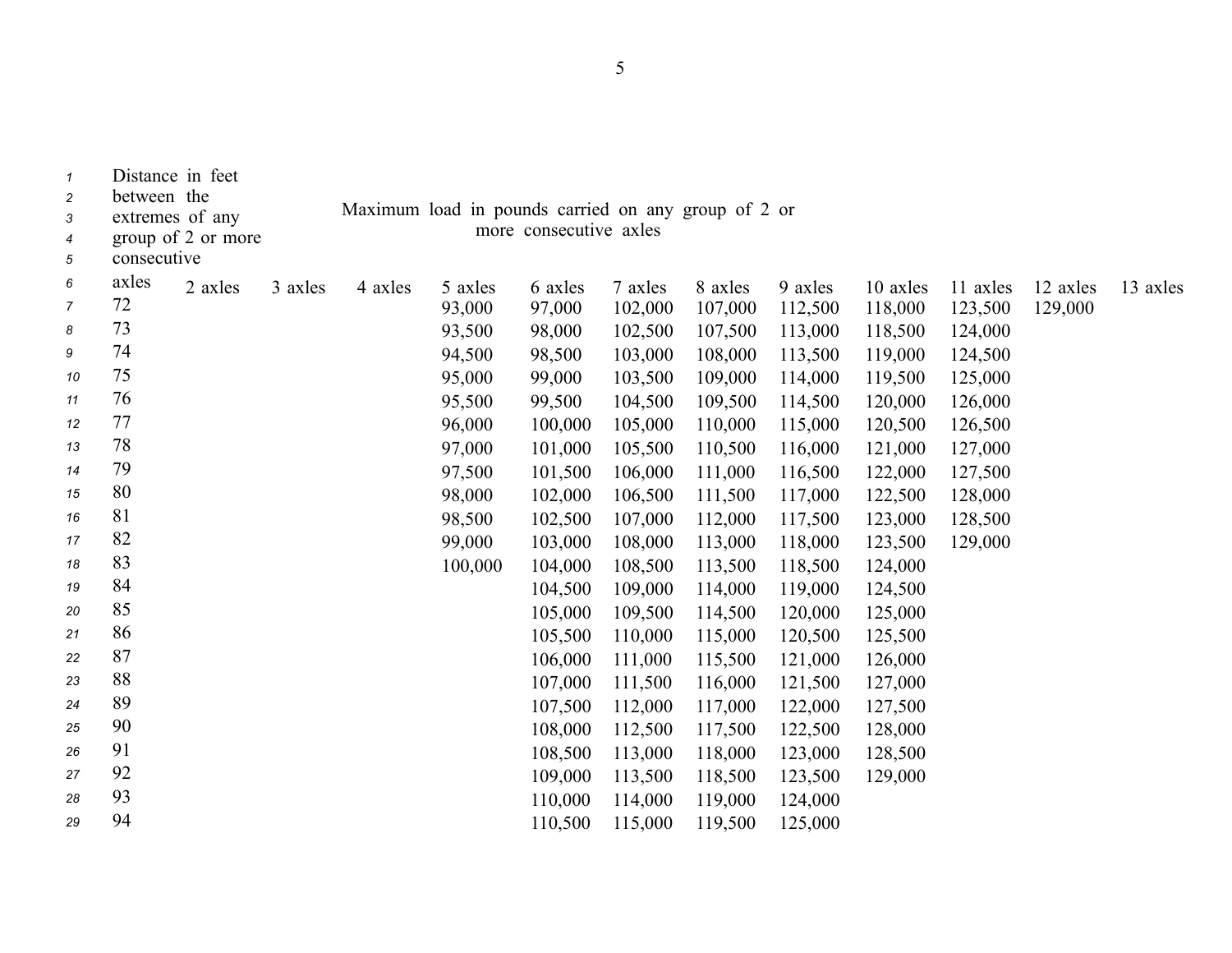| $\mathcal I$<br>$\overline{2}$<br>3<br>$\overline{4}$<br>5 | Distance in feet<br>between the<br>extremes of any<br>consecutive | group of 2 or more |         | Maximum load in pounds carried on any group of 2 or |         | more consecutive axles |         |         |         |          |          |          |          |
|------------------------------------------------------------|-------------------------------------------------------------------|--------------------|---------|-----------------------------------------------------|---------|------------------------|---------|---------|---------|----------|----------|----------|----------|
| 6                                                          | axles                                                             | 2 axles            | 3 axles | 4 axles                                             | 5 axles | 6 axles                | 7 axles | 8 axles | 9 axles | 10 axles | 11 axles | 12 axles | 13 axles |
| $\overline{7}$                                             | 95                                                                |                    |         |                                                     |         | 111,000                | 115,500 | 120,000 | 125,500 |          |          |          |          |
| 8                                                          | 96                                                                |                    |         |                                                     |         | 111,500                | 116,000 | 121,000 | 126,000 |          |          |          |          |
| 9                                                          | 97                                                                |                    |         |                                                     |         | 112,000                | 116,500 | 121,500 | 126,500 |          |          |          |          |
| 10                                                         | 98                                                                |                    |         |                                                     |         | 113,000                | 117,000 | 122,000 | 127,000 |          |          |          |          |
| 11                                                         | 99                                                                |                    |         |                                                     |         | 113,500                | 118,000 | 122,500 | 127,500 |          |          |          |          |
| 12                                                         | 100                                                               |                    |         |                                                     |         | 114,000                | 118,500 | 123,000 | 128,000 |          |          |          |          |
| 13                                                         | 101                                                               |                    |         |                                                     |         | 114,500                | 119,000 | 123,500 | 129,000 |          |          |          |          |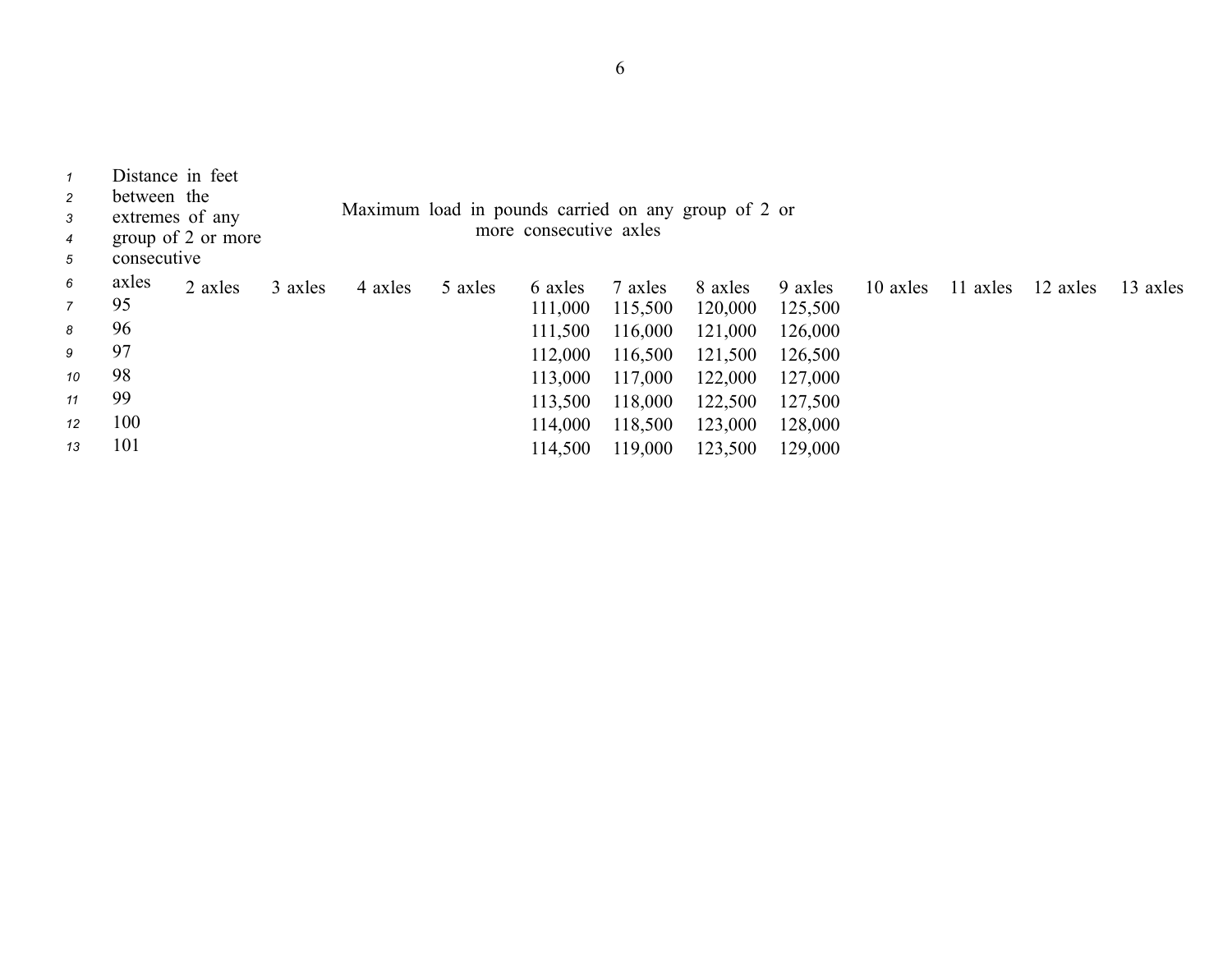(a) A public highway agency may limit the application of the weights authorized in this section as to certain highways within its jurisdiction which it determines have limited structural capacity of pavements, bridges, or other appurtenances. In designating such highways, it may specify <sup>a</sup> minimum wheelbase for combinations to be operated thereon. It may also designate specific highways or portions on which operation of <sup>a</sup> combination of vehicles with seven (7) through thirteen (13) axles will be subject to specified lesser allowable gross weights.

 (b) Notwithstanding the figures shown in the table in this subsection (1), two (2) consecutive sets of tandem axles may carry <sup>a</sup> gross load of thirtyfour thousand (34,000) pounds each, providing the overall distance between the first and last axles of such 11 consecutive sets of tandem axles is thirty-six (36) feet or more.

 (c) Vehicles may operate with reducible loads at gross weights greater than one hundred five thousand five hundred (105,500) pounds but not exceeding one hundred twenty-nine thousand (129,000) pounds on noninterstate highways in accordance with the provisions <sup>15</sup> of section 49-1004, Idaho Code, provided such vehicles are in compliance with the weight formula specified in this subsection (1) of this section, have registered and have paid the registration fees as specified in section 49434, Idaho Code, and are in compliance with the length restrictions set forth in section 49-1010(7), Idaho Code.

 (2) The weight limitations set forth in the table in subsection (1) of this section shall not apply to any vehicle, or combination of vehicles when <sup>a</sup> greater allowed weight in pounds would be permitted such vehicles under the table provided in this subsection, excep<sup>t</sup> that with regard to transportation on the United States federal interstate and defense highways of this state, the following table of allowable weights shall apply only to vehicles engaged in the transportation of logs, pulp wood, stull, rough lumber, poles or piling; or to any such vehicle engaged in the transportation of ores, concentrates, sand and gravel and aggregates thereof, in bulk; or to any such vehicle engaged in the transportation of agricultural commodities, including livestock:

| 28 | Distance in feet between  |               | Allowed Load in Pounds |
|----|---------------------------|---------------|------------------------|
| 29 | the extremes of any group | Vehicles with | Vehicles with          |
| 30 | of 2 or more consecutive  | Three or Four | Five or more           |
| 31 | axles                     | axles         | axles                  |
| 32 | 3 through 12              | 37,800        | 37,800                 |
| 33 | 13                        | 56,470        | 56,470                 |
| 34 | 14                        | 57,940        | 57,940                 |
| 35 | 15                        | 59,400        | 59,400                 |
| 36 | 16                        | 60,610        | 60,610                 |
| 37 | 17                        | 61,820        | 61,820                 |
| 38 | 18                        | 63,140        | 63,140                 |
| 39 | 19                        | 64,350        | 64,350                 |
| 40 | 20                        | 65,450        | 65,450                 |
| 41 | 21                        | 66,000        | 66,330                 |
| 42 | 22                        | 66,000        | 67,250                 |
| 43 | 23                        | 66,000        | 67,880                 |
| 44 | 24                        | 66,000        | 68,510                 |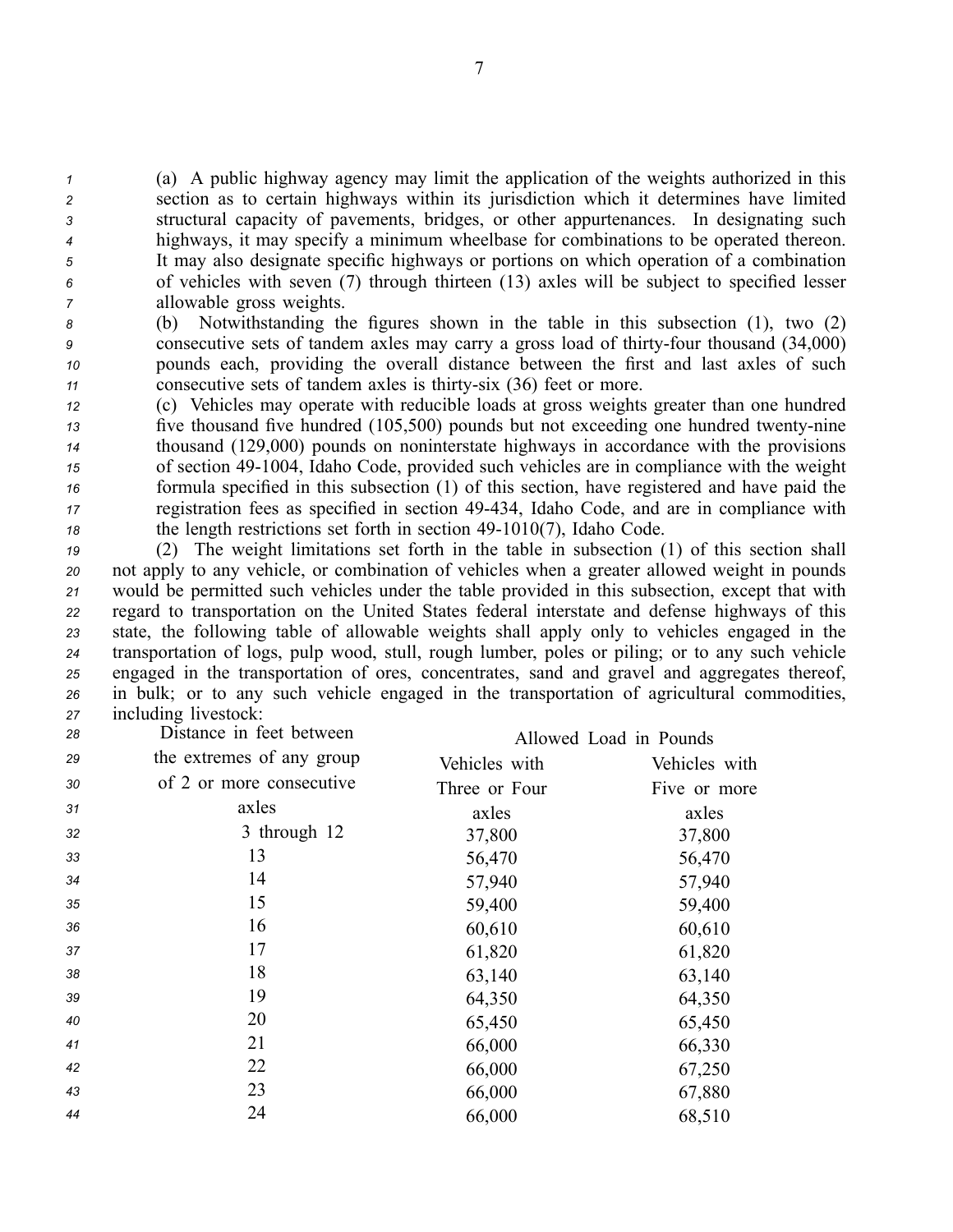| 1  | Distance in feet between  | Allowed Load in Pounds |               |
|----|---------------------------|------------------------|---------------|
| 2  | the extremes of any group | Vehicles with          | Vehicles with |
| 3  | of 2 or more consecutive  | Three or Four          | Five or more  |
| 4  | axles                     | axles                  | axles         |
| 5  | 25                        | 66,000                 | 69,150        |
| 6  | 26                        | 66,000                 | 69,770        |
| 7  | 27                        | 66,000                 | 70,400        |
| 8  | 28                        | 66,000                 | 70,950        |
| 9  | 29                        | 66,000                 | 71,500        |
| 10 | 30                        | 66,000                 | 72,050        |
| 11 | 31                        |                        | 72,600        |
| 12 | 32                        |                        | 73,150        |
| 13 | 33                        |                        | 73,700        |
| 14 | 34                        |                        | 74,250        |
| 15 | 35                        |                        | 74,800        |
| 16 | 36                        |                        | 75,350        |
| 17 | 37                        |                        | 75,900        |
| 18 | 38                        |                        | 76,450        |
| 19 | 39                        |                        | 77,000        |
| 20 | 40                        |                        | 77,550        |
| 21 | 41                        |                        | 78,100        |
| 22 | 42                        |                        | 78,650        |
| 23 | 43 and over               |                        | 79,000        |

 The weight allowances provided in this subsection do not apply if the total gross weight of <sup>a</sup> vehicle or combination of vehicles is intended to exceed seventy-nine thousand (79,000) pounds as declared by the operator. When the provisions of this subsection are applicable to <sup>a</sup> vehicle or combination of vehicles, it shall be <sup>a</sup> violation of the provisions of this subsection if that vehicle or combination of vehicles exceeds the weights specified in this table.

 (3) In determining the gross weight of <sup>a</sup> vehicle or the gross weight of any two (2) or more consecutive axles under subsection (1) or (2) or (9) of this section, the total gross weight of the vehicle or combination of vehicles or the gross weight of any two (2) or more consecutive axles shall be the sum of the axle weights.

 For the purposes of this chapter the gross weight of <sup>a</sup> vehicle or the gross weight of any two (2) or more consecutive axles may be determined by accumulatively adding the separate weights of individual axles and tandem axles or groups of axles to determine gross weight. The results of any weighing at <sup>a</sup> temporary or permanen<sup>t</sup> por<sup>t</sup> of entry and the records relating to the calibration and accuracy of any scale at <sup>a</sup> temporary or permanen<sup>t</sup> por<sup>t</sup> of entry shall be admissible in any proceeding in this state. In order to prove <sup>a</sup> violation of the provisions of this section the state must show that:

*<sup>40</sup>* (a) The sum of the axle weights exceeds what is allowable under the provisions of *<sup>41</sup>* subsection (1) or (2) or (9) of this section;

*<sup>42</sup>* (b) The scale involved in the weighing was at the time of weighing calibrated in *<sup>43</sup>* conformity with and met the accuracy requirements of the standards for the enforcement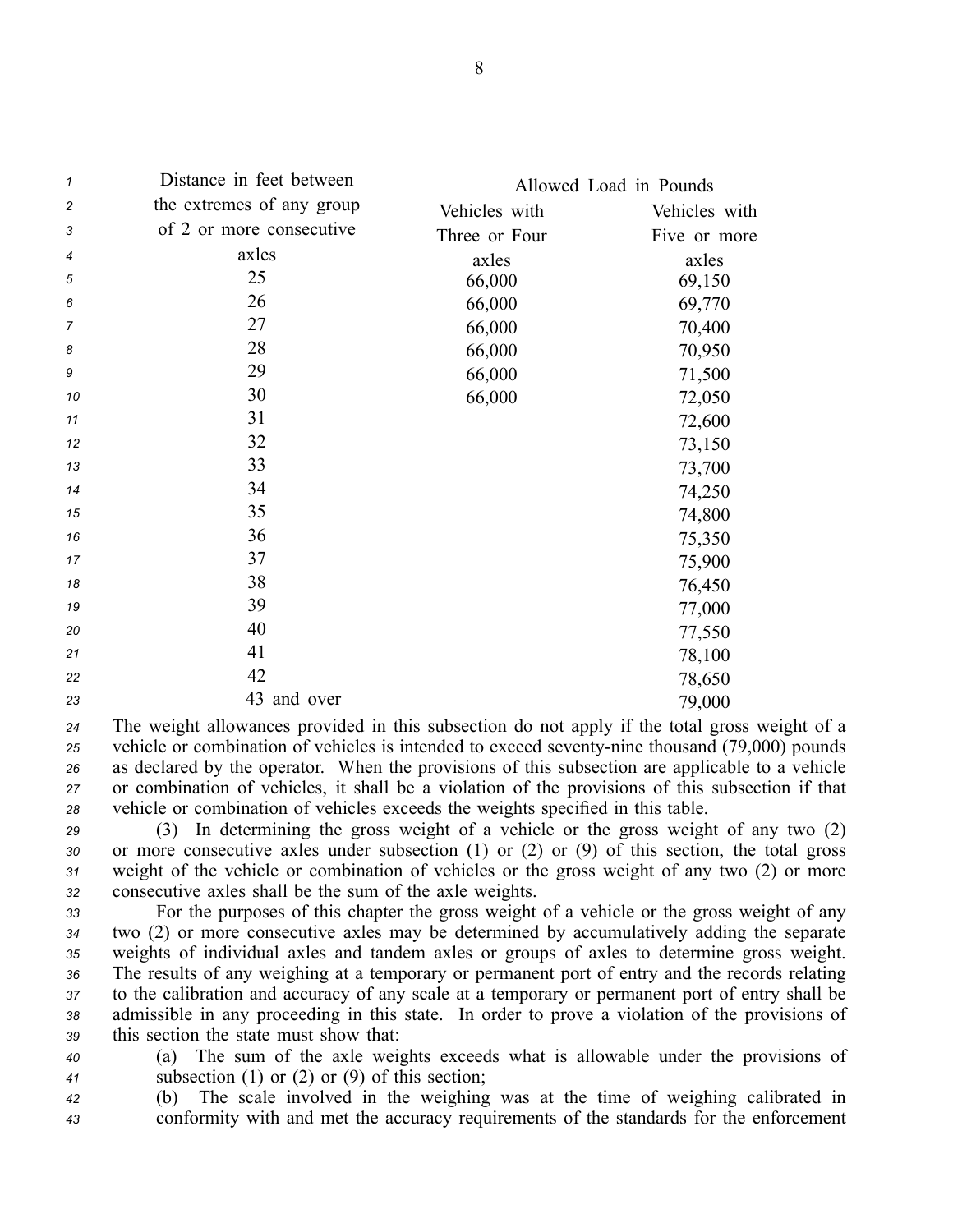*<sup>1</sup>* of traffic and highway laws as set forth in the latest edition of handbook 44 of the *<sup>2</sup>* national institute of standards and technology;

 (c) Weights of individual axles or axles within <sup>a</sup> commonly suspended group of axles supported by <sup>a</sup> mechanical system designed to distribute equal wheel loads to individual axles in the group were utilized only to determine gross weights of that group of axles, and that any further evaluation of gross weights of combinations of axles considered only the accumulated gross weight of each such commonly suspended group of axles.

*<sup>8</sup>* (4) In applying the weight limitations imposed in this section, <sup>a</sup> vehicle or combination *<sup>9</sup>* of vehicles must comply exclusively with the weight limitations in either subsection (1) or (2) *<sup>10</sup>* or (9) of this section.

*<sup>11</sup>* (5) In applying the weight limitations imposed in this section, the distance between axles *<sup>12</sup>* shall be measured to the nearest even foot. When <sup>a</sup> fraction is exactly onehalf (1/2) foot the *<sup>13</sup>* next larger whole number shall be used.

 (6) The limitations imposed in this section are in addition and supplemental to all other laws imposing limitations upon the size and weight of vehicles. Further, single axles within groups of axles are subject to the provisions and limitations of this chapter. Single axles within groups of axles may be weighed and evaluated separately.

 (7) Notwithstanding the other provisions of this chapter, no vehicle, motor vehicle, trailer and/or semitrailer, or combination thereof, may be operated on the public highways of the state under loads which would result in the withholding of funds by operation of controlling federal law as provided in the Federal Aid Highway Act of 1956, as amended.

 (8) Except as provided herein, no vehicle or combination of vehicles may proceed pas<sup>t</sup> the place of weighing at temporary or permanen<sup>t</sup> ports of entry or checking stations when: the weight of <sup>a</sup> single axle exceeds the maximum limitations set forth herein by two thousand (2,000) pounds or more; the weight of <sup>a</sup> combination of axles, or gross vehicle weight exceeds the maximum allowable weight as set forth herein by seven percen<sup>t</sup> (7%) or more. Vehicles or combinations of vehicles which exceed the weight limitations set forth herein shall be required to be brought into compliance with applicable weight limitations contained within this subsection at the place of weighing prior to continuing, excep<sup>t</sup> those vehicles or combinations of vehicles which are transporting loads which, in the determination of the board or other proper authorities in charge of or having jurisdiction over <sup>a</sup> highway, are deemed unsafe or impractical to bring into compliance at the place of weighing, and excep<sup>t</sup> those vehicles which do not exceed fifteen percen<sup>t</sup> (15%) over maximum axle and axle group weights set forth in this section. Vehicles or combinations of vehicles transporting loads in this latter category shall obtain <sup>a</sup> travel authorization to the nearest place of safe unloading, load adjustment or other means of legalization.

*<sup>37</sup>* (a) Neither the state of Idaho or its employees, nor any authority and its employees in *<sup>38</sup>* charge of or having jurisdiction over <sup>a</sup> highway, shall be held liable for personal injury or 39 property damage resulting from the requirements of section 49-1001(8), Idaho Code.

 (b) The fee for <sup>a</sup> travel authorization as set forth above shall be fifty dollars (\$50.00) and shall be on <sup>a</sup> form prescribed by the board or other proper authorities, and shall not <sup>42</sup> be construed as contributing to a reduction in the penalties prescribed in section 49-1013, Idaho Code.

*<sup>44</sup>* (c) The board or other proper authorities in charge of or having jurisdiction over <sup>a</sup> *<sup>45</sup>* highway shall adopt and enforce administrative rules as may be necessary to carry out *<sup>46</sup>* the provisions of this section.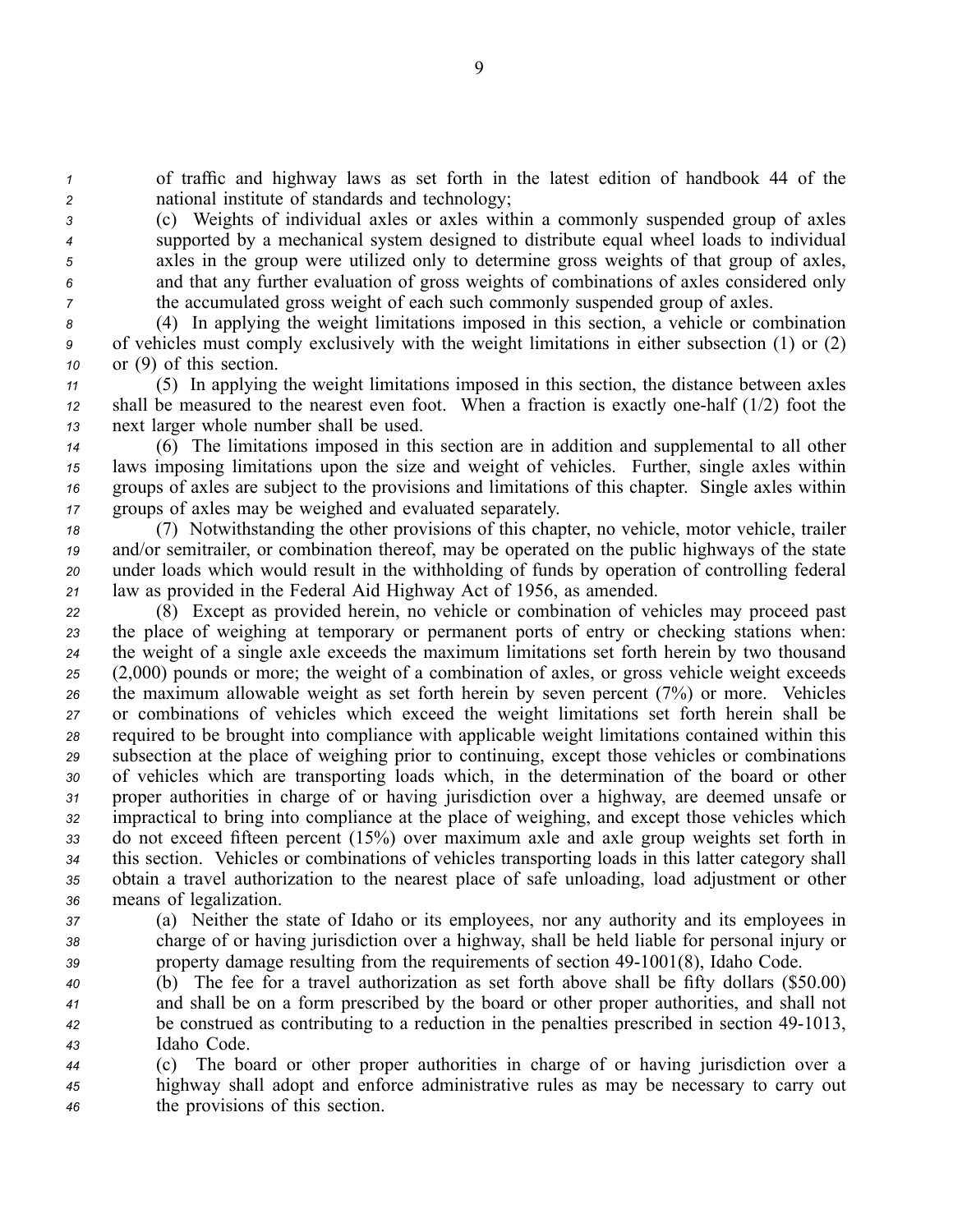| $\overline{\mathbf{c}}$<br>3 | highways of this state, the following table shall apply:<br>Distance in feet between |                        |               |
|------------------------------|--------------------------------------------------------------------------------------|------------------------|---------------|
| 4                            | the extremes of any group                                                            | Allowed Load in Pounds |               |
|                              | of 2 or more consecutive                                                             | Vehicles with          | Vehicles with |
| 5                            | axles                                                                                | Three or Four          | Five or more  |
| 6                            |                                                                                      | axles                  | axles         |
| $\overline{7}$               | 3 through 12                                                                         | 37,800                 | 37,800        |
| 8                            | 13                                                                                   | 56,470                 | 56,470        |
| 9                            | 14                                                                                   | 57,940                 | 57,940        |
| 10                           | 15                                                                                   | 59,400                 | 59,400        |
| 11                           | 16                                                                                   | 60,610                 | 60,610        |
| 12                           | 17                                                                                   | 61,820                 | 61,820        |
| 13                           | 18                                                                                   | 63,140                 | 63,140        |
| 14                           | 19                                                                                   | 64,350                 | 64,350        |
| 15                           | 20                                                                                   | 65,450                 | 65,450        |
| 16                           | 21                                                                                   | 66,000                 | 66,330        |
| 17                           | 22                                                                                   | 66,000                 | 67,250        |
| 18                           | 23                                                                                   | 66,000                 | 67,880        |
| 19                           | 24                                                                                   | 66,000                 | 68,510        |
| 20                           | 25                                                                                   | 66,000                 | 69,150        |
| 21                           | 26                                                                                   | 66,000                 | 69,770        |
| 22                           | 27                                                                                   | 66,000                 | 70,400        |
| 23                           | 28                                                                                   | 66,000                 | 70,950        |
| 24                           | 29                                                                                   | 66,000                 | 71,500        |
| 25                           | 30                                                                                   | 66,000                 | 72,050        |
| 26                           | 31                                                                                   |                        | 72,600        |
| 27                           | 32                                                                                   |                        | 73,150        |
| 28                           | 33                                                                                   |                        | 73,700        |
| 29                           | 34                                                                                   |                        | 74,250        |
| 30                           | 35                                                                                   |                        | 74,800        |
| 31                           | 36                                                                                   |                        | 75,350        |
| 32                           | 37                                                                                   |                        | 75,900        |
| 33                           | 38                                                                                   |                        | 76,450        |
| 34                           | 39                                                                                   |                        | 77,000        |
| 35                           | 40                                                                                   |                        | 77,550        |
| 36                           | 41                                                                                   |                        | 78,100        |
| 37                           | 42                                                                                   |                        | 78,650        |
| 38                           | 43 and over                                                                          |                        | 80,000        |

*<sup>1</sup>* (9) For vehicles on all highways excep<sup>t</sup> the United States federal interstate and defense *<sup>2</sup>* highways of this state, the following table shall apply:

*<sup>39</sup>* The weight allowances provided in this subsection do not apply if the total gross weight of <sup>a</sup> *<sup>40</sup>* vehicle or combination of vehicles is intended to exceed eighty thousand (80,000) pounds as *<sup>41</sup>* declared by the operator. When the provisions of this subsection are applicable to <sup>a</sup> vehicle